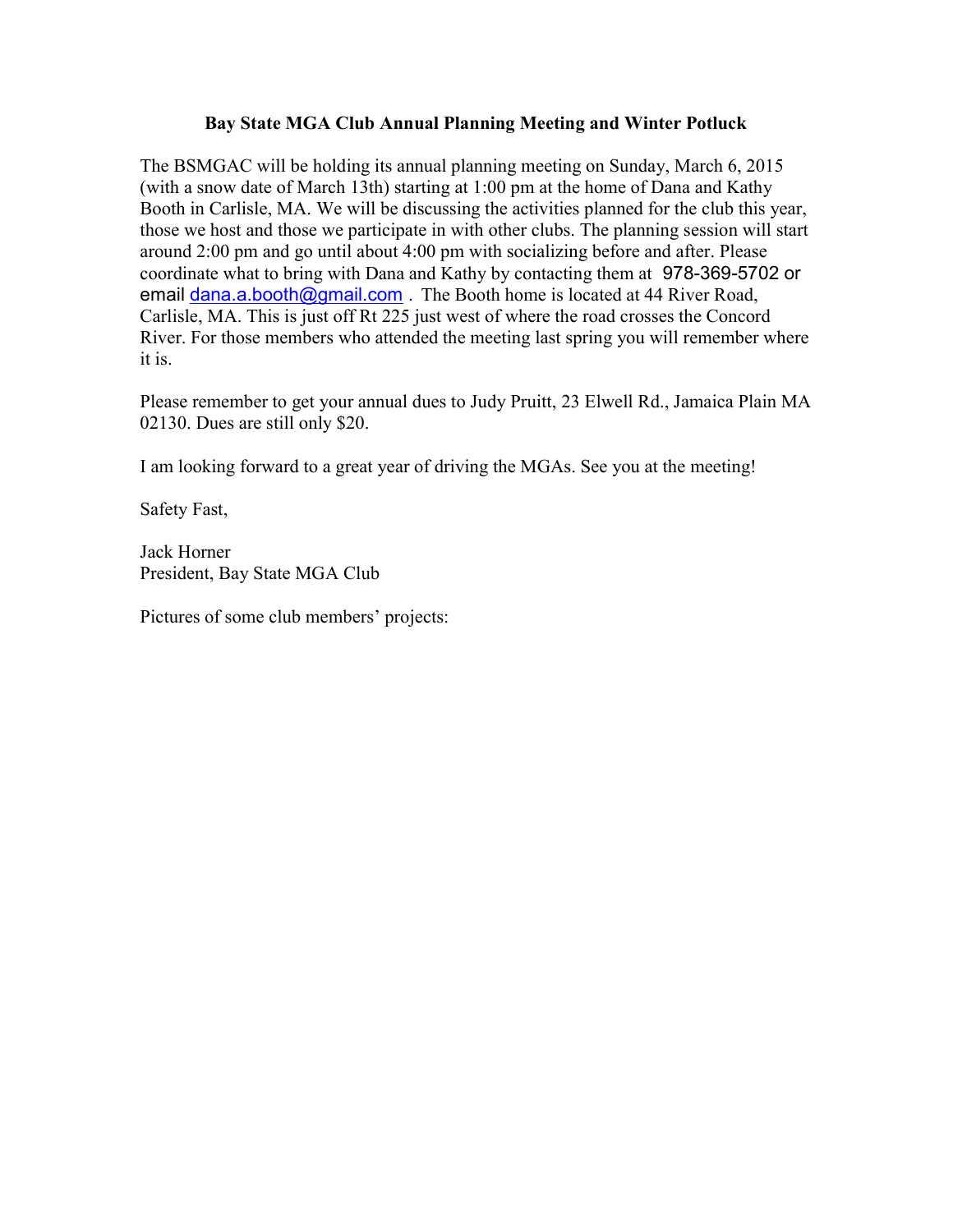Paul Robinson's MGA coupe